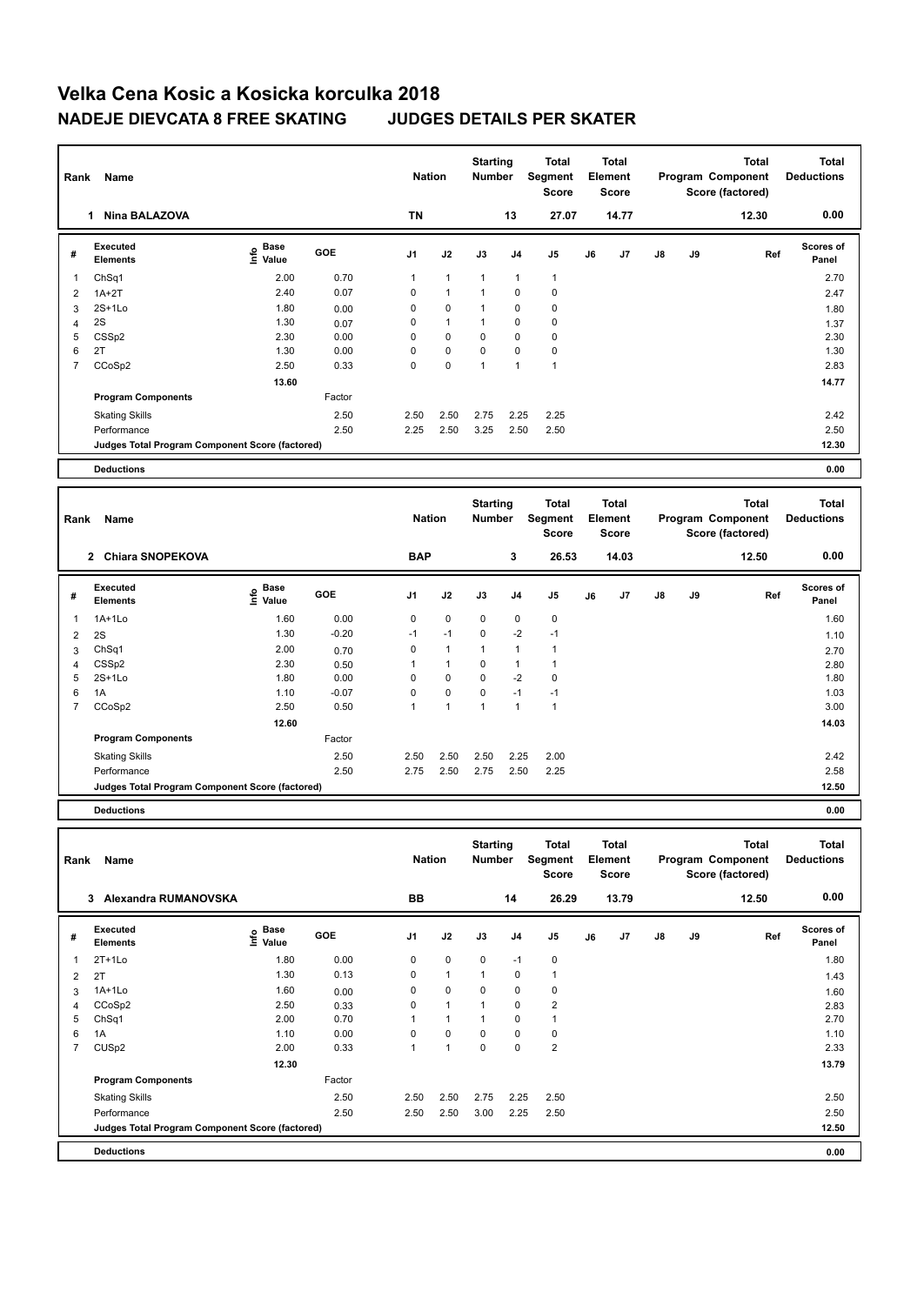| Rank                    | Name<br>Romana LEHOCKA<br>4                     |         |                           |            | <b>Nation</b>  |                | <b>Starting</b><br>Number |                | Total<br>Segment<br><b>Score</b> |    | Total<br>Element<br><b>Score</b> |    |    | Total<br>Program Component<br>Score (factored) | <b>Total</b><br><b>Deductions</b> |
|-------------------------|-------------------------------------------------|---------|---------------------------|------------|----------------|----------------|---------------------------|----------------|----------------------------------|----|----------------------------------|----|----|------------------------------------------------|-----------------------------------|
|                         |                                                 |         |                           |            | <b>TT</b>      |                |                           | 4              | 24.80                            |    | 12.50                            |    |    | 12.30                                          | 0.00                              |
| #                       | Executed<br><b>Elements</b>                     |         | Base<br>e Base<br>⊆ Value | <b>GOE</b> | J <sub>1</sub> | J2             | J3                        | J <sub>4</sub> | J <sub>5</sub>                   | J6 | J7                               | J8 | J9 | Ref                                            | <b>Scores of</b><br>Panel         |
| $\overline{\mathbf{1}}$ | $1A+1L0$                                        |         | 1.60                      | 0.20       | 1              | $\mathbf{1}$   | $\mathbf{1}$              | $\mathbf 0$    | $\mathbf{1}$                     |    |                                  |    |    |                                                | 1.80                              |
| 2                       | CCoSp2                                          |         | 2.50                      | 0.00       | 1              | $\mathbf 0$    | $\mathbf 0$               | $\mathbf 0$    | 0                                |    |                                  |    |    |                                                | 2.50                              |
| 3                       | ChSq1                                           |         | 2.00                      | 0.47       | 0              | $\overline{1}$ |                           | 0              | 1                                |    |                                  |    |    |                                                | 2.47                              |
| 4                       | 2S+1Lo<                                         | $\prec$ | 1.70                      | $-0.20$    | $-1$           | $-1$           | $-1$                      | $-2$           | $-1$                             |    |                                  |    |    |                                                | 1.50                              |
| 5                       | 2T                                              |         | 1.30                      | $-0.47$    | $-2$           | $-2$           | $-2$                      | $-3$           | $-3$                             |    |                                  |    |    |                                                | 0.83                              |
| 6                       | 1A                                              |         | 1.10                      | 0.00       | 0              | $\mathbf{1}$   | $\mathbf 0$               | $\mathbf 0$    | 0                                |    |                                  |    |    |                                                | 1.10                              |
| $\overline{7}$          | CSS <sub>p2</sub>                               |         | 2.30                      | 0.00       | 0              | 0              | 0                         | $\mathbf 0$    | $\mathbf 0$                      |    |                                  |    |    |                                                | 2.30                              |
|                         |                                                 |         | 12.50                     |            |                |                |                           |                |                                  |    |                                  |    |    |                                                | 12.50                             |
|                         | <b>Program Components</b>                       |         |                           | Factor     |                |                |                           |                |                                  |    |                                  |    |    |                                                |                                   |
|                         | <b>Skating Skills</b>                           |         |                           | 2.50       | 2.50           | 2.50           | 2.50                      | 2.25           | 2.25                             |    |                                  |    |    |                                                | 2.42                              |
|                         | Performance                                     |         |                           | 2.50       | 2.75           | 2.50           | 3.00                      | 2.25           | 2.25                             |    |                                  |    |    |                                                | 2.50                              |
|                         | Judges Total Program Component Score (factored) |         |                           |            |                |                |                           |                |                                  |    |                                  |    |    |                                                | 12.30                             |
|                         | <b>Deductions</b>                               |         |                           |            |                |                |                           |                |                                  |    |                                  |    |    |                                                | 0.00                              |

< Under-rotated jump

| Rank           | Name                                            |                                                          |         | <b>Nation</b>  |              | <b>Starting</b><br><b>Number</b> |                | <b>Total</b><br>Segment<br>Score |    | <b>Total</b><br>Element<br><b>Score</b> |               |    | <b>Total</b><br>Program Component<br>Score (factored) | <b>Total</b><br><b>Deductions</b> |
|----------------|-------------------------------------------------|----------------------------------------------------------|---------|----------------|--------------|----------------------------------|----------------|----------------------------------|----|-----------------------------------------|---------------|----|-------------------------------------------------------|-----------------------------------|
|                | <b>Lucia CERMAKOVA</b><br>5                     |                                                          |         | <b>HAM</b>     |              |                                  | 6              | 24.10                            |    | 12.10                                   |               |    | 12.50                                                 | 0.50                              |
| #              | Executed<br><b>Elements</b>                     | <b>Base</b><br>$\mathop{\mathsf{Irr}}\nolimits$<br>Value | GOE     | J <sub>1</sub> | J2           | J3                               | J <sub>4</sub> | J <sub>5</sub>                   | J6 | J7                                      | $\mathsf{J}8$ | J9 | Ref                                                   | <b>Scores of</b><br>Panel         |
| 1              | $1A+1T$                                         | 1.50                                                     | 0.20    | 1              | $\mathbf{1}$ | $\mathbf{1}$                     | $\mathbf{1}$   | 1                                |    |                                         |               |    |                                                       | 1.70                              |
| 2              | $2Lo+1T$                                        | 2.20                                                     | 0.00    | $\Omega$       | 1            | $\Omega$                         | $\mathbf 0$    | 0                                |    |                                         |               |    |                                                       | 2.20                              |
| 3              | 2S                                              | 1.30                                                     | 0.00    | 0              | $\Omega$     | $\Omega$                         | $\mathbf 0$    | 0                                |    |                                         |               |    |                                                       | 1.30                              |
| 4              | CCoSp2                                          | 2.50                                                     | $-0.10$ | $-1$           | $\mathbf 0$  | $\Omega$                         | $-1$           | 1                                |    |                                         |               |    |                                                       | 2.40                              |
| 5              | ChSq1                                           | 2.00                                                     | 0.70    |                | 1            | 1                                | $\mathbf{1}$   | 0                                |    |                                         |               |    |                                                       | 2.70                              |
| 6              | 2Lo                                             | 1.80                                                     | 0.00    | $\Omega$       | $\Omega$     | $\Omega$                         | 0              | 0                                |    |                                         |               |    |                                                       | 1.80                              |
| $\overline{7}$ | SSp                                             | 0.00                                                     | 0.00    |                |              |                                  |                |                                  |    |                                         |               |    |                                                       | 0.00                              |
|                |                                                 | 11.30                                                    |         |                |              |                                  |                |                                  |    |                                         |               |    |                                                       | 12.10                             |
|                | <b>Program Components</b>                       |                                                          | Factor  |                |              |                                  |                |                                  |    |                                         |               |    |                                                       |                                   |
|                | <b>Skating Skills</b>                           |                                                          | 2.50    | 1.50           | 2.50         | 2.75                             | 2.50           | 2.50                             |    |                                         |               |    |                                                       | 2.50                              |
|                | Performance                                     |                                                          | 2.50    | 1.25           | 2.50         | 3.00                             | 2.50           | 2.50                             |    |                                         |               |    |                                                       | 2.50                              |
|                | Judges Total Program Component Score (factored) |                                                          |         |                |              |                                  |                |                                  |    |                                         |               |    |                                                       | 12.50                             |
|                | <b>Deductions</b>                               | Falls:                                                   | $-0.50$ |                |              |                                  |                |                                  |    |                                         |               |    |                                                       | $-0.50$                           |

| Rank           | Name                                            |                       |            | <b>Nation</b>  |                | <b>Starting</b><br><b>Number</b> |              | <b>Total</b><br>Segment<br><b>Score</b> |    | Total<br>Element<br><b>Score</b> |               |    | <b>Total</b><br>Program Component<br>Score (factored) | <b>Total</b><br><b>Deductions</b> |
|----------------|-------------------------------------------------|-----------------------|------------|----------------|----------------|----------------------------------|--------------|-----------------------------------------|----|----------------------------------|---------------|----|-------------------------------------------------------|-----------------------------------|
|                | Livia CHALUPSKA<br>6                            |                       |            | DT             |                |                                  | $\mathbf{2}$ | 23.93                                   |    | 12.67                            |               |    | 11.26                                                 | 0.00                              |
| #              | Executed<br><b>Elements</b>                     | Base<br>١nf٥<br>Value | <b>GOE</b> | J <sub>1</sub> | J2             | J3                               | J4           | J <sub>5</sub>                          | J6 | J7                               | $\mathsf{J}8$ | J9 | Ref                                                   | Scores of<br>Panel                |
|                | $2S+2T$                                         | 2.60                  | $-0.40$    | $-2$           | $-2$           | $-1$                             | $-2$         | $-2$                                    |    |                                  |               |    |                                                       | 2.20                              |
| 2              | CCoSp2                                          | 2.50                  | 0.00       | 0              | 0              | 0                                | 0            | 0                                       |    |                                  |               |    |                                                       | 2.50                              |
| 3              | $1A+1Lo$                                        | 1.60                  | 0.00       | 0              | $\mathbf 0$    | 0                                | 0            | 0                                       |    |                                  |               |    |                                                       | 1.60                              |
| 4              | Ch <sub>Sq1</sub>                               | 2.00                  | 0.00       | 0              | $\pmb{0}$      | 1                                | 0            | 0                                       |    |                                  |               |    |                                                       | 2.00                              |
| 5              | 1A                                              | 1.10                  | 0.00       | 0              | $\mathbf 0$    | 0                                | 0            | $\mathbf 0$                             |    |                                  |               |    |                                                       | 1.10                              |
| 6              | 2S                                              | 1.30                  | 0.00       | 0              | $\mathbf 0$    | 0                                | 0            | 0                                       |    |                                  |               |    |                                                       | 1.30                              |
| $\overline{7}$ | CSp2                                            | 1.80                  | 0.17       | 0              | $\overline{1}$ | $\overline{1}$                   | $\Omega$     | $\mathbf 0$                             |    |                                  |               |    |                                                       | 1.97                              |
|                |                                                 | 12.90                 |            |                |                |                                  |              |                                         |    |                                  |               |    |                                                       | 12.67                             |
|                | <b>Program Components</b>                       |                       | Factor     |                |                |                                  |              |                                         |    |                                  |               |    |                                                       |                                   |
|                | <b>Skating Skills</b>                           |                       | 2.50       | 2.25           | 2.25           | 2.50                             | 2.00         | 2.25                                    |    |                                  |               |    |                                                       | 2.25                              |
|                | Performance                                     |                       | 2.50       | 2.00           | 2.25           | 2.75                             | 2.00         | 2.50                                    |    |                                  |               |    |                                                       | 2.25                              |
|                | Judges Total Program Component Score (factored) |                       |            |                |                |                                  |              |                                         |    |                                  |               |    |                                                       | 11.26                             |
|                | <b>Deductions</b>                               |                       |            |                |                |                                  |              |                                         |    |                                  |               |    |                                                       | 0.00                              |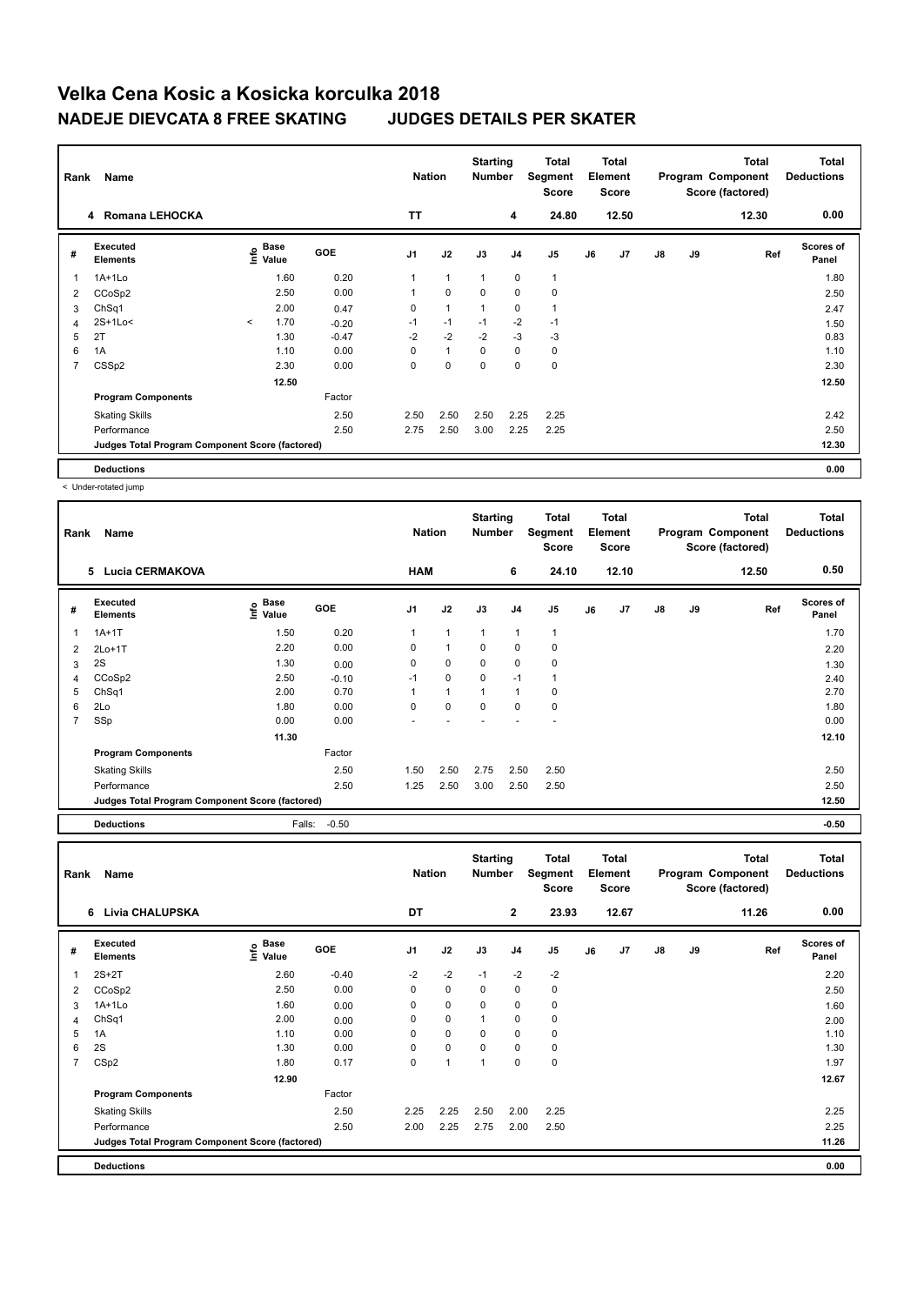| Rank        | Name<br>Karolina JAVORKOVA<br>7                 |                                  |            | <b>Nation</b> |             | <b>Starting</b><br><b>Number</b> |                | <b>Total</b><br>Segment<br><b>Score</b> |    | <b>Total</b><br>Element<br><b>Score</b> |               |    | <b>Total</b><br>Program Component<br>Score (factored) | <b>Total</b><br><b>Deductions</b> |
|-------------|-------------------------------------------------|----------------------------------|------------|---------------|-------------|----------------------------------|----------------|-----------------------------------------|----|-----------------------------------------|---------------|----|-------------------------------------------------------|-----------------------------------|
|             |                                                 |                                  |            | RK            |             |                                  | 12             | 22.09                                   |    | 11.53                                   |               |    | 11.06                                                 | 0.50                              |
| #           | <b>Executed</b><br><b>Elements</b>              | <b>Base</b><br>e Base<br>⊆ Value | <b>GOE</b> | J1            | J2          | J3                               | J <sub>4</sub> | J <sub>5</sub>                          | J6 | J7                                      | $\mathsf{J}8$ | J9 | Ref                                                   | Scores of<br>Panel                |
| 1           | $1A+1Lo$                                        | 1.60                             | 0.00       | $\mathbf 0$   | $\mathbf 0$ | $\mathbf 0$                      | $\mathbf 0$    | $\mathbf 0$                             |    |                                         |               |    |                                                       | 1.60                              |
| 2           | $2S+1Lo$                                        | 1.80                             | 0.00       | $-1$          | $\pmb{0}$   | 0                                | 0              | 0                                       |    |                                         |               |    |                                                       | 1.80                              |
| 3           | CCoSp2                                          | 2.50                             | $-0.10$    | 0             | $-1$        | $-1$                             | 0              | $\mathbf 0$                             |    |                                         |               |    |                                                       | 2.40                              |
| 4           | 2S                                              | 1.30                             | $-0.60$    | $-3$          | $-3$        | $-3$                             | $-3$           | $-3$                                    |    |                                         |               |    |                                                       | 0.70                              |
| 5           | 1A                                              | 1.10                             | 0.00       | 0             | 0           | 0                                | 0              | 0                                       |    |                                         |               |    |                                                       | 1.10                              |
| 6           | Ch <sub>Sq1</sub>                               | 2.00                             | 0.00       | $\Omega$      | 0           | $\Omega$                         | 0              | 0                                       |    |                                         |               |    |                                                       | 2.00                              |
| 7           | SSp2                                            | 1.60                             | 0.33       | 0             | 1           | 0                                | 1              | $\overline{2}$                          |    |                                         |               |    |                                                       | 1.93                              |
|             |                                                 | 11.90                            |            |               |             |                                  |                |                                         |    |                                         |               |    |                                                       | 11.53                             |
|             | <b>Program Components</b>                       |                                  | Factor     |               |             |                                  |                |                                         |    |                                         |               |    |                                                       |                                   |
|             | <b>Skating Skills</b>                           |                                  | 2.50       | 2.25          | 2.25        | 2.50                             | 2.00           | 2.25                                    |    |                                         |               |    |                                                       | 2.25                              |
|             | Performance                                     |                                  | 2.50       | 2.00          | 2.00        | 2.75                             | 2.25           | 2.25                                    |    |                                         |               |    |                                                       | 2.17                              |
|             | Judges Total Program Component Score (factored) |                                  |            |               |             |                                  |                |                                         |    |                                         |               |    |                                                       | 11.06                             |
|             | <b>Deductions</b>                               | Falls:                           | $-0.50$    |               |             |                                  |                |                                         |    |                                         |               |    |                                                       | $-0.50$                           |
| <b>Dank</b> | Namo                                            |                                  |            | <b>Nation</b> |             | <b>Starting</b><br>Numhor        |                | <b>Total</b><br>Seament                 |    | <b>Total</b><br>Flament                 |               |    | <b>Total</b><br>Program Component                     | <b>Total</b><br><b>Deductions</b> |

| Rank           | Name                                            |      |                      |         | <b>Nation</b>  |             | <b>Number</b> |                | Segment<br>Score |    | Element<br><b>Score</b> |               |    | Program Component<br>Score (factored) | <b>Deductions</b>         |
|----------------|-------------------------------------------------|------|----------------------|---------|----------------|-------------|---------------|----------------|------------------|----|-------------------------|---------------|----|---------------------------------------|---------------------------|
|                | <b>Scarlet ZMEKOVA</b><br>8                     |      |                      |         | <b>HAM</b>     |             |               | 18             | 21.96            |    | 10.90                   |               |    | 11.06                                 | 0.00                      |
| #              | Executed<br><b>Elements</b>                     | ١nf٥ | <b>Base</b><br>Value | GOE     | J <sub>1</sub> | J2          | J3            | J <sub>4</sub> | J5               | J6 | J7                      | $\mathsf{J}8$ | J9 | Ref                                   | <b>Scores of</b><br>Panel |
|                | Ch <sub>Sq1</sub>                               |      | 2.00                 | 0.00    | 0              | $\mathbf 0$ | 0             | 0              | 1                |    |                         |               |    |                                       | 2.00                      |
| 2              | $1A+1Lo$                                        |      | 1.60                 | 0.00    | 0              | 0           | 0             | 0              | 0                |    |                         |               |    |                                       | 1.60                      |
| 3              | 2Lo<<                                           | <<   | 0.50                 | $-0.20$ | $-2$           | $-2$        | $-2$          | $-2$           | $-2$             |    |                         |               |    |                                       | 0.30                      |
| 4              | $1A+1T$                                         |      | 1.50                 | 0.00    | 0              | 0           |               | 0              | 0                |    |                         |               |    |                                       | 1.50                      |
| 5              | CCoSp2                                          |      | 2.50                 | $-0.30$ | $-1$           | $-2$        | $-1$          | 0              | $-1$             |    |                         |               |    |                                       | 2.20                      |
| 6              | 1F                                              |      | 0.50                 | 0.00    | 0              | 0           | 0             | 0              | $\mathbf 0$      |    |                         |               |    |                                       | 0.50                      |
| $\overline{7}$ | CSS <sub>p2</sub>                               |      | 2.30                 | 0.50    | 0              | 1           | 1             | 1              | $\overline{2}$   |    |                         |               |    |                                       | 2.80                      |
|                |                                                 |      | 10.90                |         |                |             |               |                |                  |    |                         |               |    |                                       | 10.90                     |
|                | <b>Program Components</b>                       |      |                      | Factor  |                |             |               |                |                  |    |                         |               |    |                                       |                           |
|                | <b>Skating Skills</b>                           |      |                      | 2.50    | 2.00           | 2.00        | 2.50          | 2.25           | 2.25             |    |                         |               |    |                                       | 2.17                      |
|                | Performance                                     |      |                      | 2.50    | 2.00           | 2.00        | 2.50          | 2.25           | 2.50             |    |                         |               |    |                                       | 2.25                      |
|                | Judges Total Program Component Score (factored) |      |                      |         |                |             |               |                |                  |    |                         |               |    |                                       | 11.06                     |
|                | <b>Deductions</b>                               |      |                      |         |                |             |               |                |                  |    |                         |               |    |                                       | 0.00                      |

<< Downgraded jump

| Rank           | Name                                            | <b>Nation</b>                    |        | <b>Starting</b><br><b>Number</b> |              | <b>Total</b><br>Segment<br><b>Score</b> |                | <b>Total</b><br>Element<br><b>Score</b> |    |       | <b>Total</b><br>Program Component<br>Score (factored) | <b>Total</b><br><b>Deductions</b> |       |                           |
|----------------|-------------------------------------------------|----------------------------------|--------|----------------------------------|--------------|-----------------------------------------|----------------|-----------------------------------------|----|-------|-------------------------------------------------------|-----------------------------------|-------|---------------------------|
|                | <b>Lorna MACKOVA</b><br>9                       |                                  |        | <b>KEK</b>                       |              |                                         | 16             | 21.89                                   |    | 10.43 |                                                       |                                   | 11.46 | 0.00                      |
| #              | Executed<br><b>Elements</b>                     | <b>Base</b><br>e Base<br>⊆ Value | GOE    | J <sub>1</sub>                   | J2           | J3                                      | J <sub>4</sub> | J <sub>5</sub>                          | J6 | J7    | $\mathsf{J}8$                                         | J9                                | Ref   | <b>Scores of</b><br>Panel |
|                | CCoSp2                                          | 2.50                             | 0.00   | 0                                | 0            | $\mathbf{1}$                            | $\mathbf 0$    | $\mathbf 0$                             |    |       |                                                       |                                   |       | 2.50                      |
| $\overline{2}$ | 1A                                              | 1.10                             | 0.00   | 1                                | 0            | $\mathbf 0$                             | $\mathbf 0$    | $\mathbf 0$                             |    |       |                                                       |                                   |       | 1.10                      |
| 3              | 1Lz                                             | 0.60                             | 0.20   | 1                                | $\mathbf{1}$ | 1                                       | 1              | 1                                       |    |       |                                                       |                                   |       | 0.80                      |
| 4              | Ch <sub>Sq1</sub>                               | 2.00                             | 0.00   | 0                                | $\mathbf 0$  | 0                                       | 0              | $\mathbf 0$                             |    |       |                                                       |                                   |       | 2.00                      |
| 5              | $1A+1T$                                         | 1.50                             | 0.13   | 0                                | $\mathbf{1}$ | 1                                       | 0              | 1                                       |    |       |                                                       |                                   |       | 1.63                      |
| 6              | $1Lz+1Lo$                                       | 1.10                             | 0.00   | $\Omega$                         | $\mathbf 0$  | 0                                       | 0              | 1                                       |    |       |                                                       |                                   |       | 1.10                      |
| 7              | SSp1                                            | 1.30                             | 0.00   | 0                                | 0            | 0                                       | 0              | $\mathbf 0$                             |    |       |                                                       |                                   |       | 1.30                      |
|                |                                                 | 10.10                            |        |                                  |              |                                         |                |                                         |    |       |                                                       |                                   |       | 10.43                     |
|                | <b>Program Components</b>                       |                                  | Factor |                                  |              |                                         |                |                                         |    |       |                                                       |                                   |       |                           |
|                | <b>Skating Skills</b>                           |                                  | 2.50   | 2.25                             | 2.25         | 2.50                                    | 2.25           | 2.25                                    |    |       |                                                       |                                   |       | 2.25                      |
|                | Performance                                     |                                  | 2.50   | 2.50                             | 2.25         | 2.75                                    | 2.25           | 2.25                                    |    |       |                                                       |                                   |       | 2.33                      |
|                | Judges Total Program Component Score (factored) |                                  |        |                                  |              |                                         |                |                                         |    |       |                                                       |                                   |       | 11.46                     |
|                | <b>Deductions</b>                               |                                  |        |                                  |              |                                         |                |                                         |    |       |                                                       |                                   |       | 0.00                      |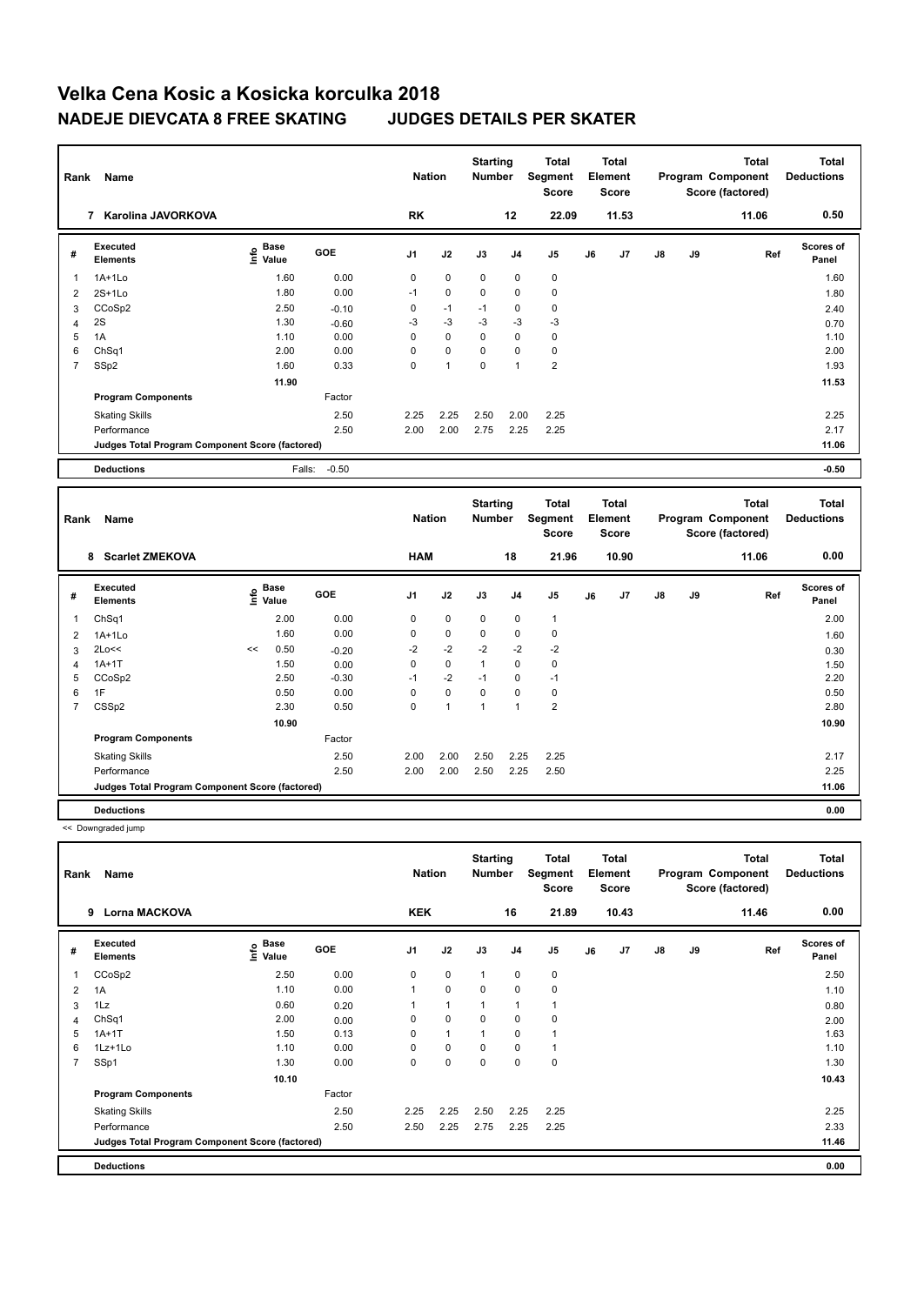| Rank           | Name<br><b>Sona NEMCOVA</b><br>10               |                           |         | <b>Nation</b>  |              | <b>Starting</b><br><b>Number</b> |                | Total<br>Segment<br>Score |    | <b>Total</b><br>Element<br><b>Score</b> |               |    | <b>Total</b><br>Program Component<br>Score (factored) | <b>Total</b><br><b>Deductions</b> |
|----------------|-------------------------------------------------|---------------------------|---------|----------------|--------------|----------------------------------|----------------|---------------------------|----|-----------------------------------------|---------------|----|-------------------------------------------------------|-----------------------------------|
|                |                                                 |                           |         | <b>ZVM</b>     |              |                                  | 8              | 19.77                     |    | 10.47                                   |               |    | 9.80                                                  | 0.50                              |
| #              | Executed<br><b>Elements</b>                     | Base<br>e Base<br>⊆ Value | GOE     | J <sub>1</sub> | J2           | J3                               | J <sub>4</sub> | J <sub>5</sub>            | J6 | J <sub>7</sub>                          | $\mathsf{J}8$ | J9 | Ref                                                   | <b>Scores of</b><br>Panel         |
| 1              | ChSq1                                           | 2.00                      | 0.47    | 1              | $\mathbf{1}$ | $\mathbf{1}$                     | $\mathbf 0$    | $\mathbf 0$               |    |                                         |               |    |                                                       | 2.47                              |
| 2              | 1Lz+1Lo                                         | 1.10                      | 0.00    | 0              | $\mathbf 0$  | $\mathbf 0$                      | 0              | $\pmb{0}$                 |    |                                         |               |    |                                                       | 1.10                              |
| 3              | SSp2                                            | 1.60                      | 0.00    | 0              | $\mathbf 0$  | 0                                | 0              | $\pmb{0}$                 |    |                                         |               |    |                                                       | 1.60                              |
| $\overline{4}$ | $1A+1Lo$                                        | 1.60                      | 0.00    | 0              | $\mathbf 0$  | $\Omega$                         | 0              | $\mathbf 0$               |    |                                         |               |    |                                                       | 1.60                              |
| 5              | 1Lz                                             | 0.60                      | 0.00    | 0              | $\mathbf 0$  | $\Omega$                         | $\mathbf 0$    | $\pmb{0}$                 |    |                                         |               |    |                                                       | 0.60                              |
| 6              | CCoSp1                                          | 2.00                      | 0.00    | 0              | $\mathbf 0$  | $\mathbf 0$                      | 0              | 0                         |    |                                         |               |    |                                                       | 2.00                              |
| 7              | 1A                                              | 1.10                      | 0.00    | $\mathbf 0$    | 0            | $\mathbf 0$                      | $-1$           | $\pmb{0}$                 |    |                                         |               |    |                                                       | 1.10                              |
|                |                                                 | 10.00                     |         |                |              |                                  |                |                           |    |                                         |               |    |                                                       | 10.47                             |
|                | <b>Program Components</b>                       |                           | Factor  |                |              |                                  |                |                           |    |                                         |               |    |                                                       |                                   |
|                | <b>Skating Skills</b>                           |                           | 2.50    | 1.75           | 2.00         | 2.00                             | 1.75           | 2.00                      |    |                                         |               |    |                                                       | 1.92                              |
|                | Performance                                     |                           | 2.50    | 1.75           | 2.25         | 2.25                             | 1.75           | 2.00                      |    |                                         |               |    |                                                       | 2.00                              |
|                | Judges Total Program Component Score (factored) |                           |         |                |              |                                  |                |                           |    |                                         |               |    |                                                       | 9.80                              |
|                | <b>Deductions</b>                               | Falls:                    | $-0.50$ |                |              |                                  |                |                           |    |                                         |               |    |                                                       | $-0.50$                           |

| Rank           | Name                                            |      |               |         | <b>Nation</b>  |             | <b>Starting</b><br><b>Number</b> |                | Total<br>Segment<br>Score |    | <b>Total</b><br>Element<br>Score |               |    | <b>Total</b><br>Program Component<br>Score (factored) | <b>Total</b><br><b>Deductions</b> |
|----------------|-------------------------------------------------|------|---------------|---------|----------------|-------------|----------------------------------|----------------|---------------------------|----|----------------------------------|---------------|----|-------------------------------------------------------|-----------------------------------|
|                | <b>Nela HURIKOVA</b><br>11                      |      |               |         | ZAF            |             |                                  | 1              | 18.30                     |    | 7.90                             |               |    | 10.40                                                 | 0.00                              |
| #              | Executed<br><b>Elements</b>                     | ١nf٥ | Base<br>Value | GOE     | J <sub>1</sub> | J2          | J3                               | J <sub>4</sub> | J5                        | J6 | J7                               | $\mathsf{J}8$ | J9 | Ref                                                   | <b>Scores of</b><br>Panel         |
| $\overline{1}$ | CCoSp2                                          |      | 2.50          | 0.00    | 0              | $\mathbf 0$ | 0                                | $-1$           | 0                         |    |                                  |               |    |                                                       | 2.50                              |
| 2              | 1F+2Lo<<                                        | <<   | 1.00          | $-0.20$ | $-2$           | $-2$        | $-2$                             | $-3$           | $-2$                      |    |                                  |               |    |                                                       | 0.80                              |
| 3              | 1A+1Lo                                          |      | 1.60          | 0.00    | 0              | $\mathbf 0$ | 0                                | 0              | 0                         |    |                                  |               |    |                                                       | 1.60                              |
| $\overline{4}$ | Ch <sub>Sq1</sub>                               |      | 2.00          | 0.00    | 0              | $\mathbf 0$ | 0                                | 0              | 0                         |    |                                  |               |    |                                                       | 2.00                              |
| 5              | CSpB                                            |      | 1.10          | $-0.60$ | $-2$           | $-2$        | $-2$                             | $-3$           | $-2$                      |    |                                  |               |    |                                                       | 0.50                              |
| 6              | 2S<<                                            | <<   | 0.40          | $-0.20$ | $-2$           | $-2$        | $-2$                             | $-2$           | $-2$                      |    |                                  |               |    |                                                       | 0.20                              |
| 7              | 2Lo<<                                           | <<   | 0.50          | $-0.20$ | $-2$           | $-2$        | $-2$                             | $-3$           | $-2$                      |    |                                  |               |    |                                                       | 0.30                              |
|                |                                                 |      | 9.10          |         |                |             |                                  |                |                           |    |                                  |               |    |                                                       | 7.90                              |
|                | <b>Program Components</b>                       |      |               | Factor  |                |             |                                  |                |                           |    |                                  |               |    |                                                       |                                   |
|                | <b>Skating Skills</b>                           |      |               | 2.50    | 1.75           | 2.00        | 2.25                             | 2.00           | 2.25                      |    |                                  |               |    |                                                       | 2.08                              |
|                | Performance                                     |      |               | 2.50    | 1.75           | 2.00        | 2.25                             | 2.00           | 2.25                      |    |                                  |               |    |                                                       | 2.08                              |
|                | Judges Total Program Component Score (factored) |      |               |         |                |             |                                  |                |                           |    |                                  |               |    |                                                       | 10.40                             |
|                | <b>Deductions</b>                               |      |               |         |                |             |                                  |                |                           |    |                                  |               |    |                                                       | 0.00                              |

 <sup>&</sup>lt;< Downgraded jump

| Rank           | Name<br>Natasa KASANOVA<br>12                   |    |                                  | <b>Nation</b> |                | <b>Starting</b><br><b>Number</b> |              | <b>Total</b><br>Segment<br><b>Score</b> |                | <b>Total</b><br>Element<br><b>Score</b> |                |               | <b>Total</b><br>Program Component<br>Score (factored) | <b>Total</b><br><b>Deductions</b> |                           |
|----------------|-------------------------------------------------|----|----------------------------------|---------------|----------------|----------------------------------|--------------|-----------------------------------------|----------------|-----------------------------------------|----------------|---------------|-------------------------------------------------------|-----------------------------------|---------------------------|
|                |                                                 |    |                                  |               | <b>BAP</b>     |                                  |              | 9                                       | 17.96          |                                         | 8.53           |               |                                                       | 10.43                             | 1.00                      |
| #              | <b>Executed</b><br><b>Elements</b>              |    | <b>Base</b><br>e Base<br>E Value | <b>GOE</b>    | J <sub>1</sub> | J2                               | J3           | J <sub>4</sub>                          | J <sub>5</sub> | J6                                      | J <sub>7</sub> | $\mathsf{J}8$ | J9                                                    | Ref                               | <b>Scores of</b><br>Panel |
| 1              | CCoSp2                                          |    | 2.50                             | 0.50          | 0              | $\mathbf{1}$                     | $\mathbf{1}$ | 1                                       | 1              |                                         |                |               |                                                       |                                   | 3.00                      |
| 2              | ChSq1                                           |    | 2.00                             | 0.70          | 1              | $\mathbf{1}$                     | 1            | 1                                       | 1              |                                         |                |               |                                                       |                                   | 2.70                      |
| 3              | 1A                                              |    | 1.10                             | $-0.60$       | $-3$           | $-3$                             | $-3$         | $-3$                                    | $-3$           |                                         |                |               |                                                       |                                   | 0.50                      |
| 4              | 1Lz+1Lo                                         |    | 1.10                             | 0.00          | 0              | $\mathbf 0$                      | 0            | 0                                       | $\mathbf 0$    |                                         |                |               |                                                       |                                   | 1.10                      |
| 5              | 1Lz                                             |    | 0.60                             | 0.00          | 0              | 0                                | $\Omega$     | 0                                       | $\mathbf 0$    |                                         |                |               |                                                       |                                   | 0.60                      |
| 6              | $1A+1Lo<<$                                      | << | 1.10                             | $-0.47$       | $-2$           | $-3$                             | $-2$         | $-3$                                    | $-2$           |                                         |                |               |                                                       |                                   | 0.63                      |
| $\overline{7}$ | SSp                                             |    | 0.00                             | 0.00          |                |                                  |              |                                         | ٠              |                                         |                |               |                                                       |                                   | 0.00                      |
|                |                                                 |    | 8.40                             |               |                |                                  |              |                                         |                |                                         |                |               |                                                       |                                   | 8.53                      |
|                | <b>Program Components</b>                       |    |                                  | Factor        |                |                                  |              |                                         |                |                                         |                |               |                                                       |                                   |                           |
|                | <b>Skating Skills</b>                           |    |                                  | 2.50          | 2.00           | 2.00                             | 2.50         | 2.25                                    | 2.25           |                                         |                |               |                                                       |                                   | 2.17                      |
|                | Performance                                     |    |                                  | 2.50          | 1.75           | 2.00                             | 2.50         | 2.00                                    | 2.00           |                                         |                |               |                                                       |                                   | 2.00                      |
|                | Judges Total Program Component Score (factored) |    |                                  |               |                |                                  |              |                                         |                |                                         |                |               |                                                       |                                   | 10.43                     |
|                | <b>Deductions</b>                               |    | Falls:                           | $-1.00$       |                |                                  |              |                                         |                |                                         |                |               |                                                       |                                   | $-1.00$                   |

<< Downgraded jump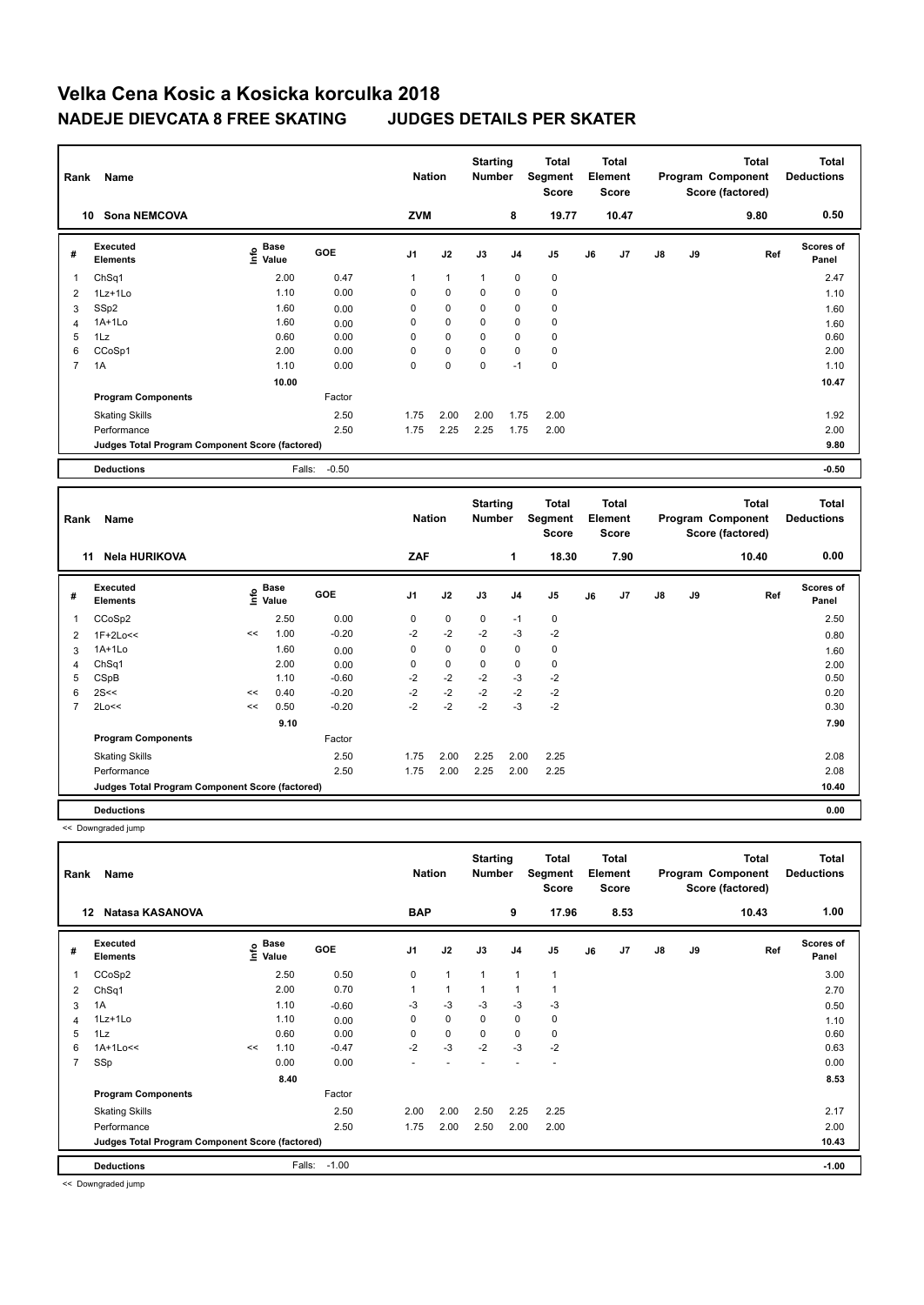| Rank | Name                                            |                                  |            | <b>Nation</b>  |              | <b>Starting</b><br><b>Number</b> |             | Total<br>Segment<br><b>Score</b> |    | <b>Total</b><br>Element<br><b>Score</b> |               |      | <b>Total</b><br>Program Component<br>Score (factored) | <b>Total</b><br><b>Deductions</b> |
|------|-------------------------------------------------|----------------------------------|------------|----------------|--------------|----------------------------------|-------------|----------------------------------|----|-----------------------------------------|---------------|------|-------------------------------------------------------|-----------------------------------|
| 13   | <b>Karolina SUGOVA</b>                          |                                  |            | <b>POS</b>     |              |                                  | 5           | 17.10                            |    | 8.00                                    |               |      | 9.60                                                  | 0.50                              |
| #    | Executed<br><b>Elements</b>                     | <b>Base</b><br>e Base<br>⊆ Value | <b>GOE</b> | J <sub>1</sub> | J2           | J3                               | J4          | J5                               | J6 | J7                                      | $\mathsf{J}8$ | J9   | Ref                                                   | <b>Scores of</b><br>Panel         |
| 1    | $1A+1T$                                         | 1.50                             | $-0.07$    | 0              | $-1$         | $\Omega$                         | $-1$        | $\mathbf 0$                      |    |                                         |               |      |                                                       | 1.43                              |
| 2    | SSp2                                            | 1.60                             | 0.17       | $\mathbf 0$    | $\mathbf 0$  | $\mathbf{1}$                     | 0           | 1                                |    |                                         |               |      |                                                       | 1.77                              |
| 3    | 1A                                              | 1.10                             | $-0.60$    | $-3$           | $-3$         | $-3$                             | $-3$        | $-3$                             |    |                                         |               |      |                                                       | 0.50                              |
| 4    | 1F                                              | 0.50                             | 0.00       | $\mathbf 0$    | $\mathbf{1}$ | $\Omega$                         | $\mathbf 0$ | $\mathbf 0$                      |    |                                         |               |      |                                                       | 0.50                              |
| 5    | 1Lz+1Lo                                         | 1.10                             | 0.00       | $\Omega$       | $\mathbf 0$  | $\Omega$                         | $\mathbf 0$ | $\mathbf 0$                      |    |                                         |               |      |                                                       | 1.10                              |
| 6    | ChSq1                                           | 2.00                             | 0.00       | 0              | $\mathbf 0$  | $\mathbf 0$                      | 0           | 0                                |    |                                         |               |      |                                                       | 2.00                              |
| 7    | CoSp1V                                          | 1.30                             | $-0.60$    | $-2$           | $-2$         | $-2$                             | $-2$        | $-2$                             |    |                                         |               |      |                                                       | 0.70                              |
|      |                                                 | 9.10                             |            |                |              |                                  |             |                                  |    |                                         |               |      |                                                       | 8.00                              |
|      | <b>Program Components</b>                       |                                  | Factor     |                |              |                                  |             |                                  |    |                                         |               |      |                                                       |                                   |
|      | <b>Skating Skills</b>                           |                                  | 2.50       | 1.75           | 2.00         | 2.25                             | 1.75        | 2.00                             |    |                                         |               |      |                                                       | 1.92                              |
|      | Performance                                     |                                  | 2.50       | 1.50           | 2.00         | 2.25                             | 1.75        | 2.00                             |    |                                         |               |      |                                                       | 1.92                              |
|      | Judges Total Program Component Score (factored) |                                  |            |                |              |                                  |             |                                  |    |                                         |               | 9.60 |                                                       |                                   |
|      | <b>Deductions</b>                               | Falls:                           | $-0.50$    |                |              |                                  |             |                                  |    |                                         |               |      |                                                       | $-0.50$                           |

| Rank                     | Name                                            |                   |      |         | <b>Nation</b>  |             | <b>Starting</b><br><b>Number</b> |                | <b>Total</b><br>Segment<br><b>Score</b> |    | <b>Total</b><br>Element<br><b>Score</b> |               |    | <b>Total</b><br>Program Component<br>Score (factored) | <b>Total</b><br><b>Deductions</b> |
|--------------------------|-------------------------------------------------|-------------------|------|---------|----------------|-------------|----------------------------------|----------------|-----------------------------------------|----|-----------------------------------------|---------------|----|-------------------------------------------------------|-----------------------------------|
|                          | <b>Katarina FERENCOVA</b><br>14                 |                   |      |         | <b>POK</b>     |             |                                  | 10             | 16.10                                   |    | 8.20                                    |               |    | 7.90                                                  | 0.00                              |
| #                        | Executed<br><b>Elements</b>                     | e Base<br>⊆ Value | Base | GOE     | J <sub>1</sub> | J2          | J3                               | J <sub>4</sub> | J5                                      | J6 | J7                                      | $\mathsf{J}8$ | J9 | Ref                                                   | <b>Scores of</b><br>Panel         |
| $\overline{\phantom{a}}$ | $1F+1Lo$                                        |                   | 1.00 | 0.00    | 0              | $\mathbf 0$ | 0                                | $\mathbf 0$    | 0                                       |    |                                         |               |    |                                                       | 1.00                              |
| 2                        | CCoSpBV                                         |                   | 1.50 | 0.00    | 0              | $\mathbf 0$ | 0                                | 0              | $\mathbf 0$                             |    |                                         |               |    |                                                       | 1.50                              |
| 3                        | 1Lz+1Lo                                         |                   | 1.10 | 0.00    | 0              | $\mathbf 0$ | $\mathbf 0$                      | $\mathbf 0$    | 0                                       |    |                                         |               |    |                                                       | 1.10                              |
| $\overline{4}$           | Ch <sub>Sq1</sub>                               |                   | 2.00 | 0.00    | 0              | 0           | 0                                | 0              | 0                                       |    |                                         |               |    |                                                       | 2.00                              |
| 5                        | 1F                                              |                   | 0.50 | 0.00    | $\Omega$       | $\mathbf 0$ | $\Omega$                         | $\mathbf 0$    | $\mathbf 0$                             |    |                                         |               |    |                                                       | 0.50                              |
| 6                        | SSp2                                            |                   | 1.60 | 0.00    | 0              | $\mathbf 0$ | $\Omega$                         | 0              | $\mathbf{1}$                            |    |                                         |               |    |                                                       | 1.60                              |
| 7                        | 1Lz                                             |                   | 0.60 | $-0.10$ | $-1$           | $-1$        | $-1$                             | $-1$           | $-2$                                    |    |                                         |               |    |                                                       | 0.50                              |
|                          |                                                 |                   | 8.30 |         |                |             |                                  |                |                                         |    |                                         |               |    |                                                       | 8.20                              |
|                          | <b>Program Components</b>                       |                   |      | Factor  |                |             |                                  |                |                                         |    |                                         |               |    |                                                       |                                   |
|                          | <b>Skating Skills</b>                           |                   |      | 2.50    | 1.50           | 1.50        | 2.00                             | 1.25           | 1.75                                    |    |                                         |               |    |                                                       | 1.58                              |
|                          | Performance                                     |                   |      | 2.50    | 1.50           | 1.50        | 2.00                             | 1.25           | 1.75                                    |    |                                         |               |    |                                                       | 1.58                              |
|                          | Judges Total Program Component Score (factored) |                   |      |         |                |             |                                  |                |                                         |    |                                         |               |    |                                                       | 7.90                              |
|                          | <b>Deductions</b>                               |                   |      |         |                |             |                                  |                |                                         |    |                                         |               |    |                                                       | 0.00                              |

! Not clear edge

| Rank           | Name                                            |                           |            | <b>Nation</b>  |                          | <b>Starting</b><br><b>Number</b> |                | Total<br>Segment<br><b>Score</b> |    | <b>Total</b><br>Element<br><b>Score</b> |               |    | <b>Total</b><br>Program Component<br>Score (factored) | <b>Total</b><br><b>Deductions</b> |
|----------------|-------------------------------------------------|---------------------------|------------|----------------|--------------------------|----------------------------------|----------------|----------------------------------|----|-----------------------------------------|---------------|----|-------------------------------------------------------|-----------------------------------|
| 15             | <b>Martina VAVRINCOVA</b>                       |                           |            | <b>ZVM</b>     |                          |                                  | 17             | 15.83                            |    | 6.87                                    |               |    | 8.96                                                  | 0.00                              |
| #              | Executed<br><b>Elements</b>                     | Base<br>e Base<br>⊆ Value | <b>GOE</b> | J <sub>1</sub> | J2                       | J3                               | J <sub>4</sub> | J5                               | J6 | J <sub>7</sub>                          | $\mathsf{J}8$ | J9 | Ref                                                   | <b>Scores of</b><br>Panel         |
|                | 1Lz+1Lo                                         | 1.10                      | 0.00       | $\mathbf 0$    | $\mathbf 0$              | $\mathbf 0$                      | $\mathbf 0$    | $\mathbf 0$                      |    |                                         |               |    |                                                       | 1.10                              |
| 2              | SSp1                                            | 1.30                      | 0.00       | 0              | $\mathbf 0$              | $\mathbf 0$                      | $\mathbf 0$    | $\pmb{0}$                        |    |                                         |               |    |                                                       | 1.30                              |
| 3              | ChSq1                                           | 2.00                      | 0.47       | $\mathbf{1}$   | $\mathbf{1}$             | 1                                | $\mathbf 0$    | 0                                |    |                                         |               |    |                                                       | 2.47                              |
| 4              | 1F                                              | 0.50                      | 0.00       | 0              | $\mathbf 0$              | $\mathbf 0$                      | $\mathbf 0$    | $\pmb{0}$                        |    |                                         |               |    |                                                       | 0.50                              |
| 5              | $1F+1Lo$                                        | 1.00                      | $-0.10$    | $-1$           | $-1$                     | $-1$                             | $-2$           | $-1$                             |    |                                         |               |    |                                                       | 0.90                              |
| 6              | CCoSp                                           | 0.00                      | 0.00       | ٠              | $\overline{\phantom{a}}$ |                                  |                | $\overline{\phantom{a}}$         |    |                                         |               |    |                                                       | 0.00                              |
| $\overline{7}$ | 1Lz                                             | 0.60                      | 0.00       | 0              | 0                        | 0                                | 0              | 0                                |    |                                         |               |    |                                                       | 0.60                              |
|                |                                                 | 6.50                      |            |                |                          |                                  |                |                                  |    |                                         |               |    |                                                       | 6.87                              |
|                | <b>Program Components</b>                       |                           | Factor     |                |                          |                                  |                |                                  |    |                                         |               |    |                                                       |                                   |
|                | <b>Skating Skills</b>                           |                           | 2.50       | 2.00           | 2.00                     | 1.75                             | 1.50           | 1.75                             |    |                                         |               |    |                                                       | 1.83                              |
|                | Performance                                     |                           | 2.50       | 1.75           | 2.00                     | 2.00                             | 1.25           | 1.50                             |    |                                         |               |    |                                                       | 1.75                              |
|                | Judges Total Program Component Score (factored) |                           |            |                |                          |                                  |                |                                  |    |                                         |               |    |                                                       | 8.96                              |
|                | <b>Deductions</b>                               |                           |            |                |                          |                                  |                |                                  |    |                                         |               |    |                                                       | 0.00                              |